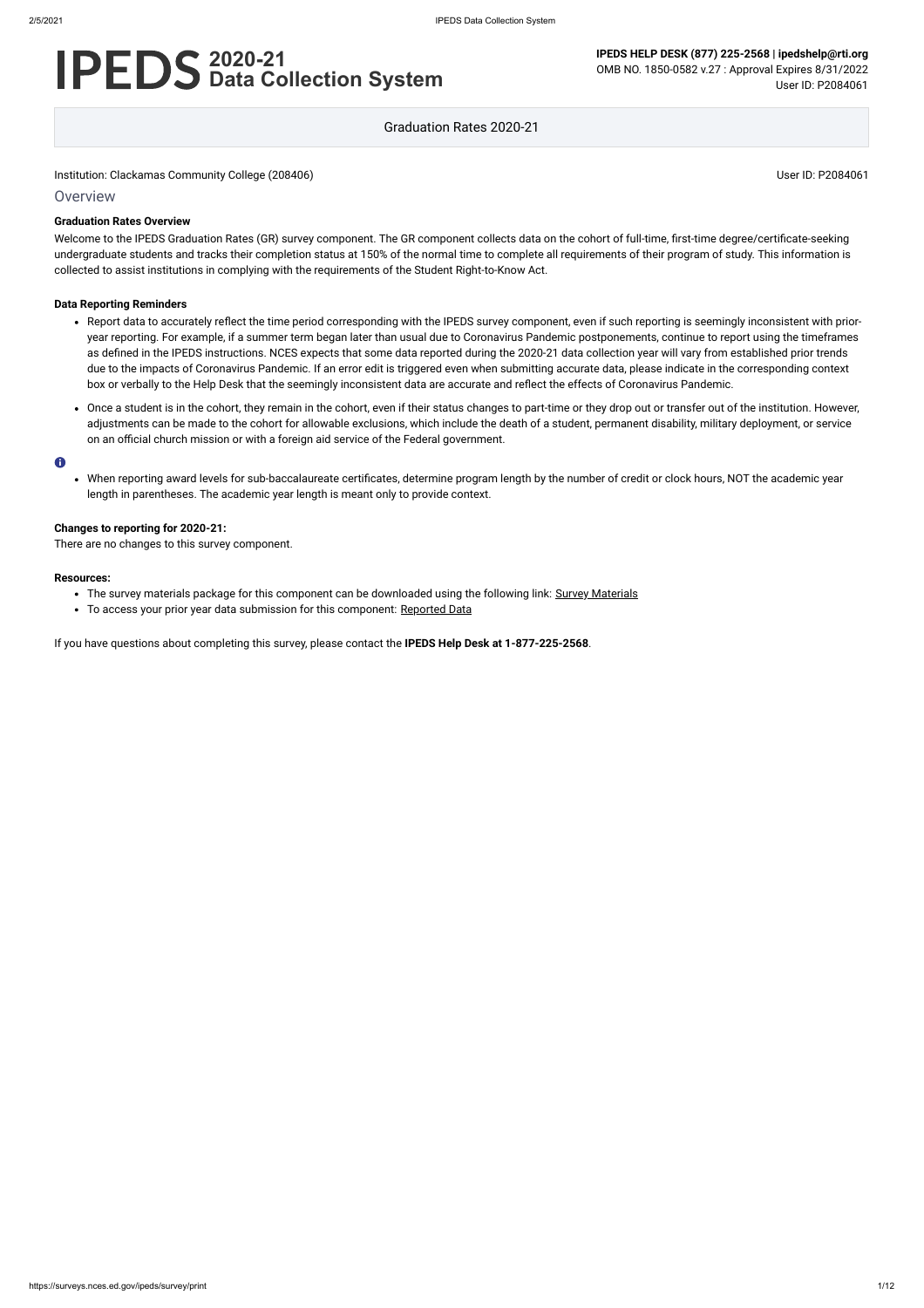## Institution: Clackamas Community College (208406) **Distribution: Clackamas Community College (208406)** User ID: P2084061

| Based on your institution's response to the predominant calendar system question (B3) on the Institutional Characteristics Header survey component from the IPEDS<br>Fall 2020 data collection, |                    |  |  |  |
|-------------------------------------------------------------------------------------------------------------------------------------------------------------------------------------------------|--------------------|--|--|--|
| your institution must report graduation rates data using a:                                                                                                                                     | <b>Fall Cohort</b> |  |  |  |
|                                                                                                                                                                                                 |                    |  |  |  |

A [fall cohort](javascript:openglossary(219)) is used by institutions with standard academic terms (semester, trimester, quarter, 4-1-4). A [full-year cohort](javascript:openglossary(261)) is used by institutions offering primarily occupational/vocational programs and operating on a continuous basis.

- Report Hispanic/Latino individuals of any race as Hispanic/Latino
- Report race for non-Hispanic/Latino individuals only

### **Establishing cohorts**

### Reporting Reminder:

### **Cohort of [full-time](javascript:openglossary(259)), [first-time](javascript:openglossary(241)) [degree/certificate-seeking](javascript:openglossary(171)) [undergraduate](javascript:openglossary(677)) students**

Please review the data in the initial cohort column and re-enter the cohort data making any necessary corrections for omissions, erroneous reporting, or where better information regarding race/ethnicity or gender is available. Institutions must continue to report using the new race/ethnicity categories. For information and assistance with this, please visit the [IPEDS Race/Ethnicity Information Center](https://nces.ed.gov/ipeds/report-your-data/resource-center-race-ethnicity).

### **Men**

| Screen 1 of 5                             | Cohort year 2017 |                |  |  |
|-------------------------------------------|------------------|----------------|--|--|
|                                           | Initial cohort   | Revised cohort |  |  |
| Nonresident alien                         | $\overline{4}$   |                |  |  |
| Hispanic/Latino                           | 35               | 51             |  |  |
| American Indian or Alaska Native          | 6                | $\overline{7}$ |  |  |
| <b>Asian</b>                              | 3                | 4              |  |  |
| <b>Black or African American</b>          | 10               | 13             |  |  |
| Native Hawaiian or Other Pacific Islander | $\pmb{0}$        | 1              |  |  |
| <b>White</b>                              | 151              | 258            |  |  |
| Two or more races                         | 24               | 32             |  |  |
| Race and ethnicity unknown                | 11               | 29             |  |  |
| <b>Total men</b>                          | 244              | 399            |  |  |

### **Women**

| Screen 1 of 5                             | Cohort year 2017 |                |  |  |
|-------------------------------------------|------------------|----------------|--|--|
|                                           | Initial cohort   | Revised cohort |  |  |
| Nonresident alien                         | 3                | 3              |  |  |
| Hispanic/Latino                           | 37               | 74             |  |  |
| American Indian or Alaska Native          | 4                | 7              |  |  |
| <b>Asian</b>                              | 3                | 7              |  |  |
| <b>Black or African American</b>          | 6                | 9              |  |  |
| Native Hawaiian or Other Pacific Islander | $\pmb{0}$        | $\overline{2}$ |  |  |
| <b>White</b>                              | 153              | 263            |  |  |
| Two or more races                         | 15               | 26             |  |  |
| Race and ethnicity unknown                | 15               | 36             |  |  |
| <b>Total women</b>                        | 236              | 427            |  |  |

| Total men<br>women<br>the contract of the contract of the contract of the contract of the contract of the contract of the contract of | 480 | ี่ 82เ |
|---------------------------------------------------------------------------------------------------------------------------------------|-----|--------|
|---------------------------------------------------------------------------------------------------------------------------------------|-----|--------|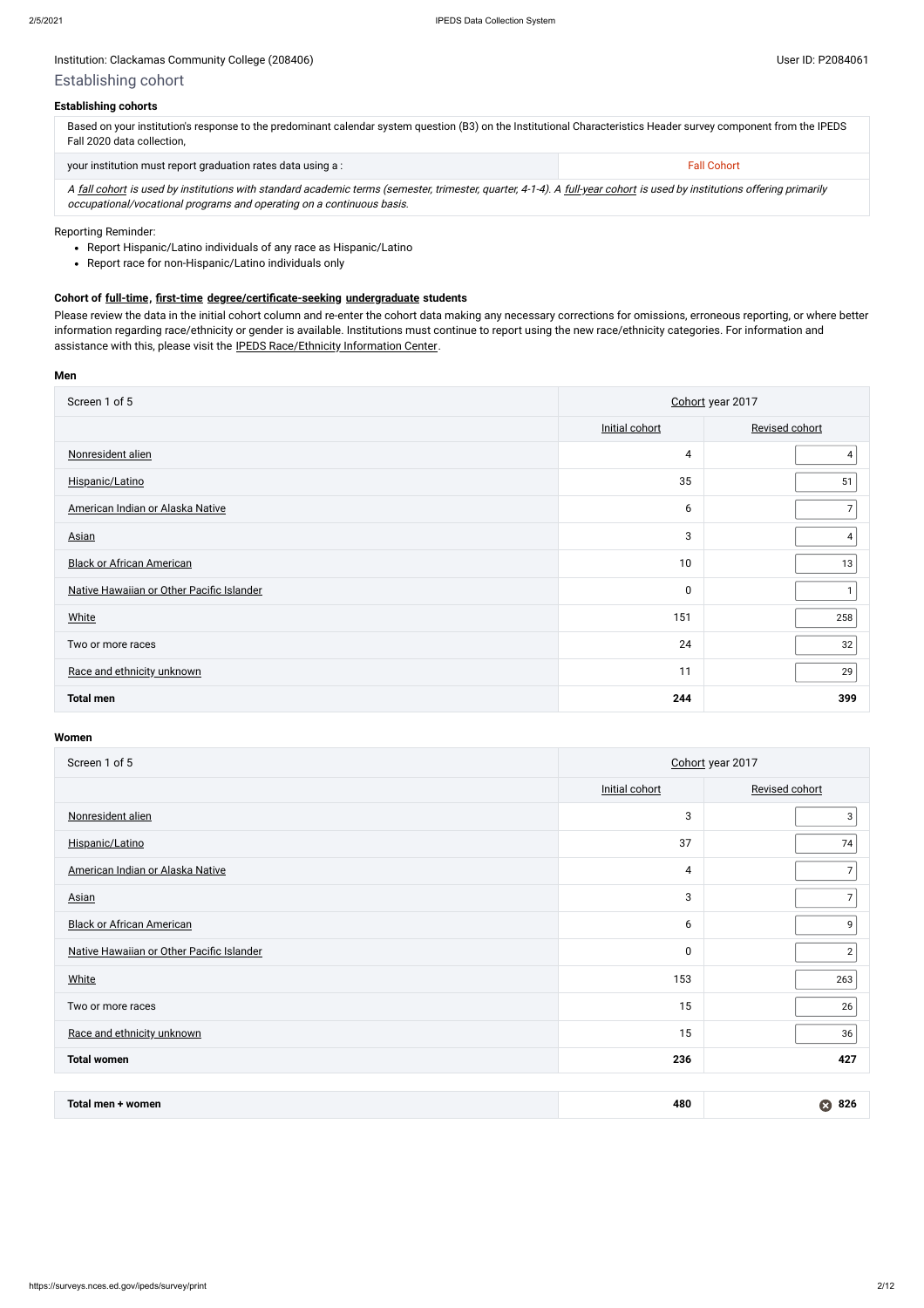# Completers within 150%

## **Cohort of [full-time](javascript:openglossary(259)), [first-time](javascript:openglossary(241)) [degree/certificate-seeking](javascript:openglossary(171)) [undergraduate](javascript:openglossary(677)) students**

- Report Hispanic/Latino individuals of any race as Hispanic/Latino
- Report race for non-Hispanic/Latino individuals only

In the columns below, report the status of the 2017 cohort of full-time, first-time degree/certificate-seeking undergraduate students listed in Column 10. Those who completed their program within 150% of normal time as of August 31, 2020 should be reported in either Column 11 or 12, depending on the length of the program completed.

### **Men**

| Screen 2 of 5                                | Cohort year 2017 |                                                                                         |                                                                                               |                |  |  |  |
|----------------------------------------------|------------------|-----------------------------------------------------------------------------------------|-----------------------------------------------------------------------------------------------|----------------|--|--|--|
|                                              | Cohort           | Cohort students who completed their program within<br>150% of normal time to completion |                                                                                               |                |  |  |  |
|                                              |                  | <b>O</b> Completers of programs of less than 2<br>academic yrs (or equivalent)          | <b>O</b> Completers of programs of at least 2 but less than<br>4 academic yrs (or equivalent) | within<br>150% |  |  |  |
|                                              | (Column<br>10)   | (Column 11)                                                                             | (Column 12)                                                                                   | (Column<br>29) |  |  |  |
| Nonresident alien                            | 4                |                                                                                         | $\mathbf{2}$                                                                                  | $\overline{2}$ |  |  |  |
| Hispanic/Latino                              | 51               |                                                                                         | 9                                                                                             | 9              |  |  |  |
| American Indian or<br><b>Alaska Native</b>   | $\overline{7}$   |                                                                                         |                                                                                               | 0              |  |  |  |
| Asian                                        | 4                |                                                                                         |                                                                                               | 0              |  |  |  |
| <b>Black or African</b><br>American          | 13               |                                                                                         |                                                                                               | 0              |  |  |  |
| Native Hawaiian or Other<br>Pacific Islander | $\mathbf{1}$     |                                                                                         |                                                                                               | 0              |  |  |  |
| White                                        | 258              |                                                                                         | 50                                                                                            | 50             |  |  |  |
| Two or more races                            | 32               |                                                                                         | $\boldsymbol{6}$                                                                              | 6              |  |  |  |
| Race and ethnicity<br>unknown                | 29               | $\mathbf{2}$                                                                            | $\boldsymbol{7}$                                                                              | 9              |  |  |  |
| <b>Total men</b>                             | 399              | $\mathbf{2}$                                                                            | 74                                                                                            | 76             |  |  |  |

### **Women**

| Screen 2 of 5                                | Cohort year 2017 |                                                                                         |                                                                                               |                |  |  |  |  |
|----------------------------------------------|------------------|-----------------------------------------------------------------------------------------|-----------------------------------------------------------------------------------------------|----------------|--|--|--|--|
|                                              | Cohort           | Cohort students who completed their program within<br>150% of normal time to completion |                                                                                               |                |  |  |  |  |
|                                              |                  | <b>O</b> Completers of programs of less than 2<br>academic yrs (or equivalent)          | <b>O</b> Completers of programs of at least 2 but less than<br>4 academic yrs (or equivalent) |                |  |  |  |  |
|                                              | (Column<br>10)   | (Column 11)                                                                             | (Column 12)                                                                                   | (Column<br>29) |  |  |  |  |
| Nonresident alien                            | 3                | $\mathbf{1}$                                                                            | $\pmb{0}$                                                                                     | 1              |  |  |  |  |
| Hispanic/Latino                              | 74               | $\mathbf{1}$                                                                            | 12                                                                                            | 13             |  |  |  |  |
| American Indian or<br><b>Alaska Native</b>   | $\overline{7}$   |                                                                                         | $\mathbf{1}$                                                                                  | 1              |  |  |  |  |
| <b>Asian</b>                                 | $\overline{7}$   |                                                                                         | $\mathbf{1}$                                                                                  | $\mathbf{1}$   |  |  |  |  |
| <b>Black or African</b><br>American          | 9                |                                                                                         | $\mathbf{2}$                                                                                  | $\mathbf{2}$   |  |  |  |  |
| Native Hawaiian or Other<br>Pacific Islander | $\overline{2}$   |                                                                                         | $\mathbf{1}$                                                                                  | 1              |  |  |  |  |
| <b>White</b>                                 | 263              | 5                                                                                       | 60                                                                                            | 65             |  |  |  |  |
| Two or more races                            | 26               |                                                                                         | $\overline{7}$                                                                                | $\overline{7}$ |  |  |  |  |
| Race and ethnicity<br>unknown                | 36               | $\mathbf{1}$                                                                            | 11                                                                                            | 12             |  |  |  |  |
| <b>Total women</b>                           | 427              | 8                                                                                       | 95                                                                                            | 103            |  |  |  |  |

| Total men<br>women | 826 | Ю<br>$\cdot$ $\cdot$ | 169 | . . |
|--------------------|-----|----------------------|-----|-----|
|--------------------|-----|----------------------|-----|-----|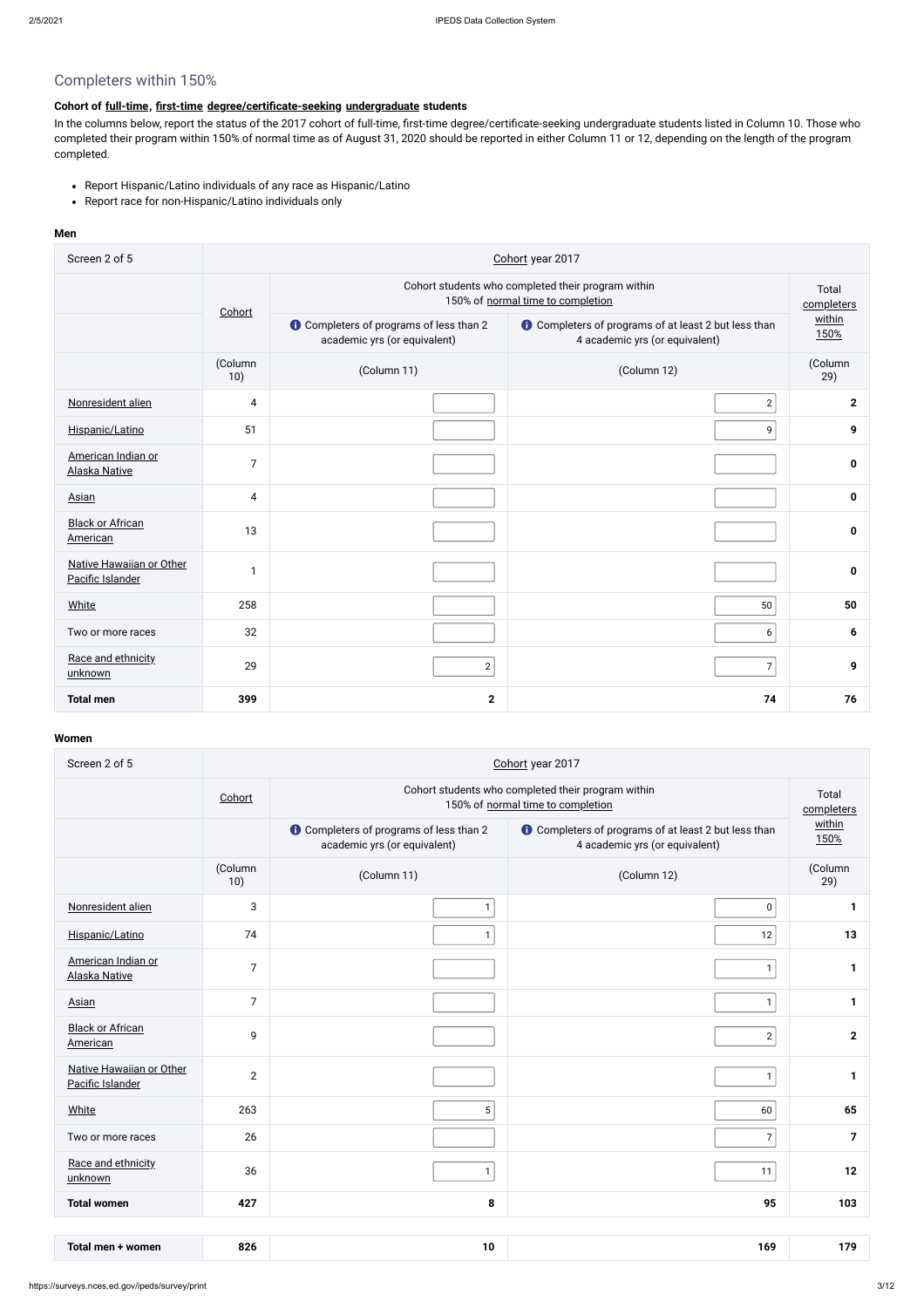## Transfers/exclusions

- In the columns below, report the status of those students in the 2017 cohort of full-time, first-time degree/certificate-seeking undergraduate students listed in Column 10 who did not complete a program as of August 31, 2020.
- Report transfers-out who did not complete a program in Column 30. If the mission of your institution includes providing substantial preparation for students to enroll in another eligible institution WITHOUT having completed a program, you must report transfer-out data in Column 30. A school is required to report only on those students that the school knows have transferred to another eligible institution. A school must document that the student actually transferred. If it is not part of your mission, you may report transfer-out data if you wish.
- Report eligible exclusions from the cohort in Column 45. The ONLY allowable categories for this column are:  $\bullet$ students who died or became permanently disabled students who left school to serve in the armed forces (or have been called up to active duty) students who left school to serve with a foreign aid service of the Federal Government students who left school to serve on an official church mission
- Column 52 [No longer enrolled] will be calculated for you. This includes students who have dropped out as well as those who completed in greater than 150% of normal time.
- If you do not have any values to report in either Column 30, 45, or 51, you must enter at least one zero in a field on this screen to continue.

### **Cohort of [full-time](javascript:openglossary(259)), [first-time](javascript:openglossary(241)) [degree/certificate-seeking](javascript:openglossary(171)) [undergraduate](javascript:openglossary(677)) students**

- Report Hispanic/Latino individuals of any race as Hispanic/Latino
- Report race for non-Hispanic/Latino individuals only

#### **Men**

| Screen 3 of 5                                |                |                                    | Cohort year 2017               |                     |                |                       |
|----------------------------------------------|----------------|------------------------------------|--------------------------------|---------------------|----------------|-----------------------|
|                                              | Cohort         | Total<br>completers<br>within 150% | Total transfer-out<br>students | Total<br>exclusions | Still enrolled | No longer<br>enrolled |
|                                              | (Column<br>10) | (Column 29)                        | (Column 30)                    | (Column 45)         | (Column 51)    | (Column 52)           |
| Nonresident alien                            | 4              | $\overline{2}$                     | $\mathbf{2}$                   |                     | $\mathbf 0$    | 0                     |
| Hispanic/Latino                              | 51             | 9                                  | 15                             |                     | $\overline{7}$ | 20                    |
| American Indian or Alaska Native             | $\overline{7}$ | $\mathbf 0$                        | $\mathbf{3}$                   |                     | $\pmb{0}$      | 4                     |
| Asian                                        | 4              | $\mathbf 0$                        | $2 \overline{ }$               |                     | $\pmb{0}$      | $\mathbf{2}$          |
| <b>Black or African American</b>             | 13             | $\pmb{0}$                          | 5 <sup>1</sup>                 |                     | 3              | 5                     |
| Native Hawaiian or Other Pacific<br>Islander | 1              | $\mathbf 0$                        | 0                              |                     | $\pmb{0}$      | 1                     |
| <b>White</b>                                 | 258            | 50                                 | 74                             |                     | 25             | 109                   |
| Two or more races                            | 32             | 6                                  | 13                             |                     | 0              | 13                    |
| Race and ethnicity unknown                   | 29             | 9                                  | 6                              |                     | $\pmb{0}$      | 14                    |
| <b>Total men</b>                             | 399            | 76                                 | 120                            | 0                   | 35             | 168                   |

#### **Women**

| Screen 3 of 5                                |                |                                    | Cohort year 2017               |                     |                 |                       |
|----------------------------------------------|----------------|------------------------------------|--------------------------------|---------------------|-----------------|-----------------------|
|                                              | Cohort         | Total<br>completers<br>within 150% | Total transfer-out<br>students | Total<br>exclusions | Still enrolled  | No longer<br>enrolled |
|                                              | (Column<br>10) | (Column 29)                        | (Column 30)                    | (Column 45)         | (Column 51)     | (Column 52)           |
| Nonresident alien                            | 3              | 1                                  | 1                              |                     | $\mathbf{1}$    | 0                     |
| Hispanic/Latino                              | 74             | 13                                 | 18                             |                     | 11              | 32                    |
| American Indian or Alaska Native             | $\overline{7}$ | 1                                  | 4                              |                     | $\mathbf{1}$    | $\mathbf{1}$          |
| Asian                                        | $\overline{7}$ | 1                                  | 4                              |                     | $\mathbf 0$     | $\mathbf{2}$          |
| <b>Black or African American</b>             | 9              | $\overline{2}$                     | 5                              |                     | $\pmb{0}$       | $\mathbf{2}$          |
| Native Hawaiian or Other Pacific<br>Islander | $\overline{2}$ | -1                                 | $\mathbf 0$                    |                     | 0               | 1                     |
| <b>White</b>                                 | 263            | 65                                 | 91                             |                     | 29              | 78                    |
| Two or more races                            | 26             | $\overline{7}$                     | 6                              |                     | $\mathbf{2}$    | 11                    |
| Race and ethnicity unknown                   | 36             | 12                                 | 6                              |                     | $5\overline{)}$ | 13                    |
| <b>Total women</b>                           | 427            | 103                                | 135                            | 0                   | 49              | 140                   |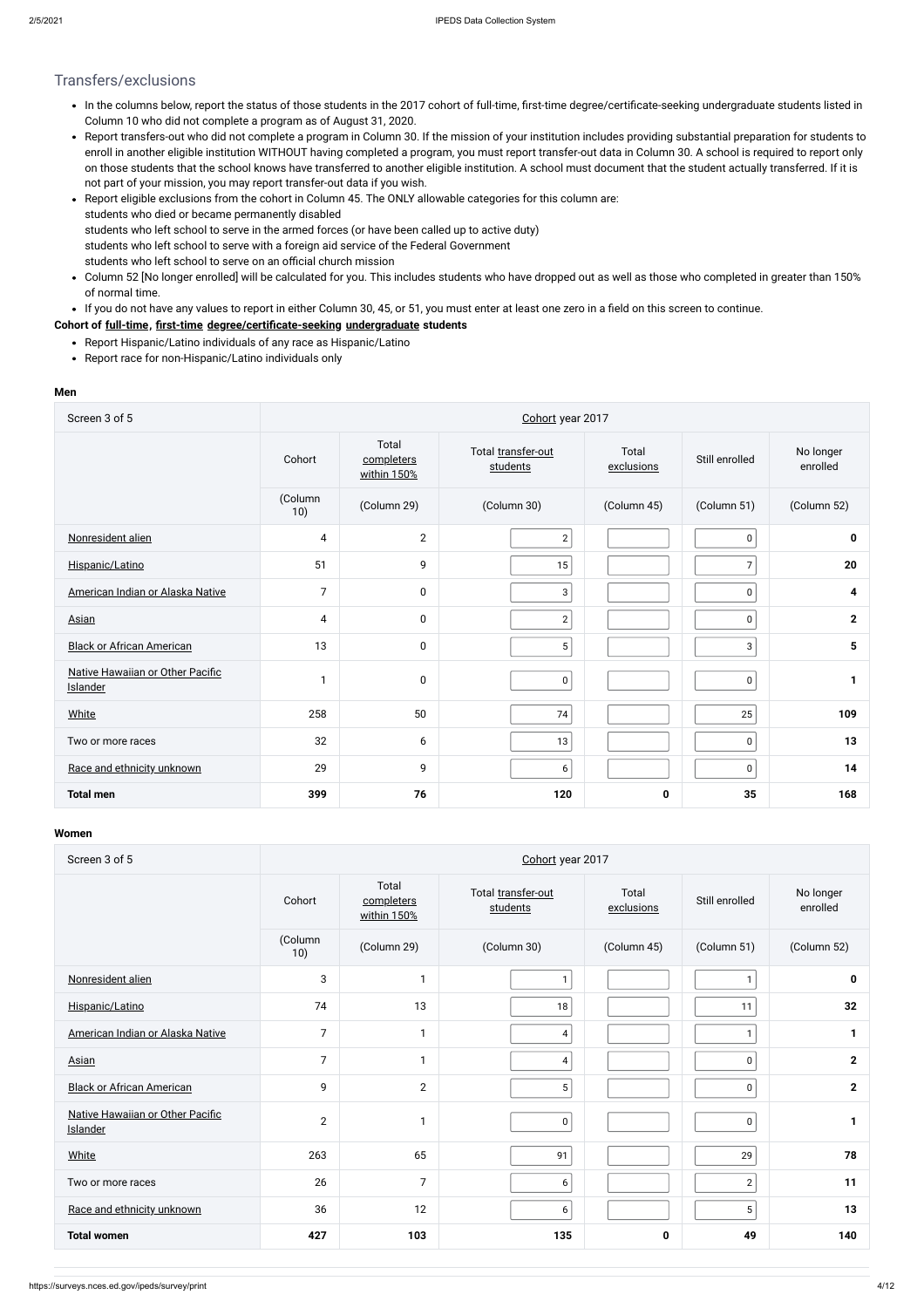| Total men + women                   | 826           | 170 | 255  | 84 | 308 |
|-------------------------------------|---------------|-----|------|----|-----|
| Total in prior year (men and women) | $\sim$<br>ےںں |     | 1 F. |    |     |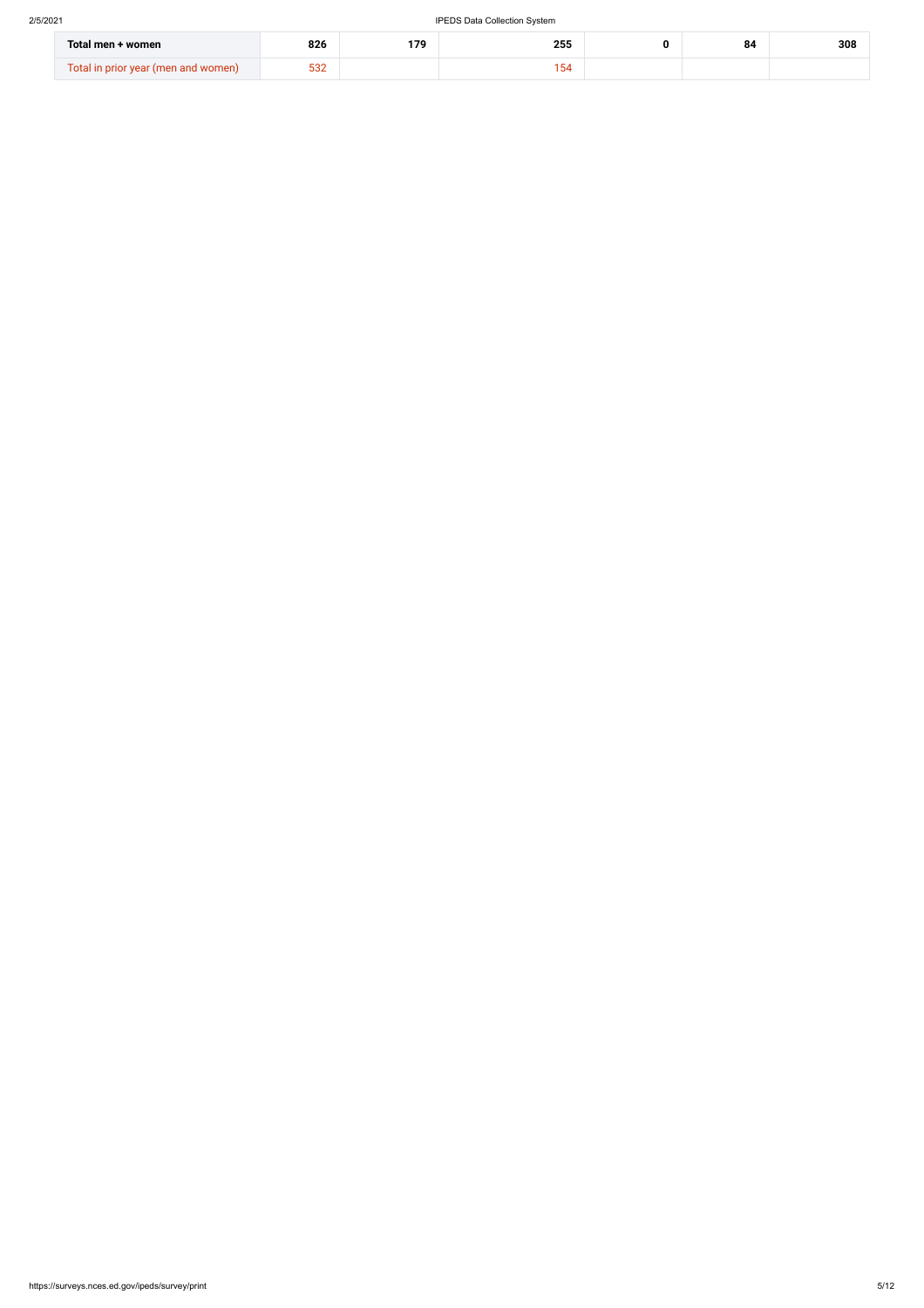# Completers within 100%

- In the columns below, report the status of those students in the 2017 cohort of full-time, first-time degree/certificate-seeking undergraduate students who completed their program within 100% of normal time to completion.
- Those who completed their program within 100% of normal time should be reported in either Column 55 or 56, depending on the length of the program completed.

### **Cohort of [full-time](javascript:openglossary(259)), [first-time](javascript:openglossary(241)) [degree/certificate-seeking](javascript:openglossary(171)) [undergraduate](javascript:openglossary(677)) students**

| Screen 4<br>of 5               | Cohort year 2017 |                                                                                                              |                                                                                                                                                                                 |             |                       |  |  |  |  |
|--------------------------------|------------------|--------------------------------------------------------------------------------------------------------------|---------------------------------------------------------------------------------------------------------------------------------------------------------------------------------|-------------|-----------------------|--|--|--|--|
|                                | Revised          | Cohort students who completed their program within<br>100% of normal time to completion<br><b>Exclusions</b> |                                                                                                                                                                                 |             |                       |  |  |  |  |
|                                | cohort           |                                                                                                              | <b>t</b> Completers of programs of at least 2 but<br><b>C</b> Completers of programs of less<br>than 2 academic yrs (or equivalent)<br>less than 4 academic yrs (or equivalent) |             | 100% (Column 55 + 56) |  |  |  |  |
|                                |                  |                                                                                                              | (Column 55)                                                                                                                                                                     | (Column 56) | (Column 57)           |  |  |  |  |
| <b>Total</b><br>men +<br>women | 826              | 0                                                                                                            | 10                                                                                                                                                                              | 86          | 96                    |  |  |  |  |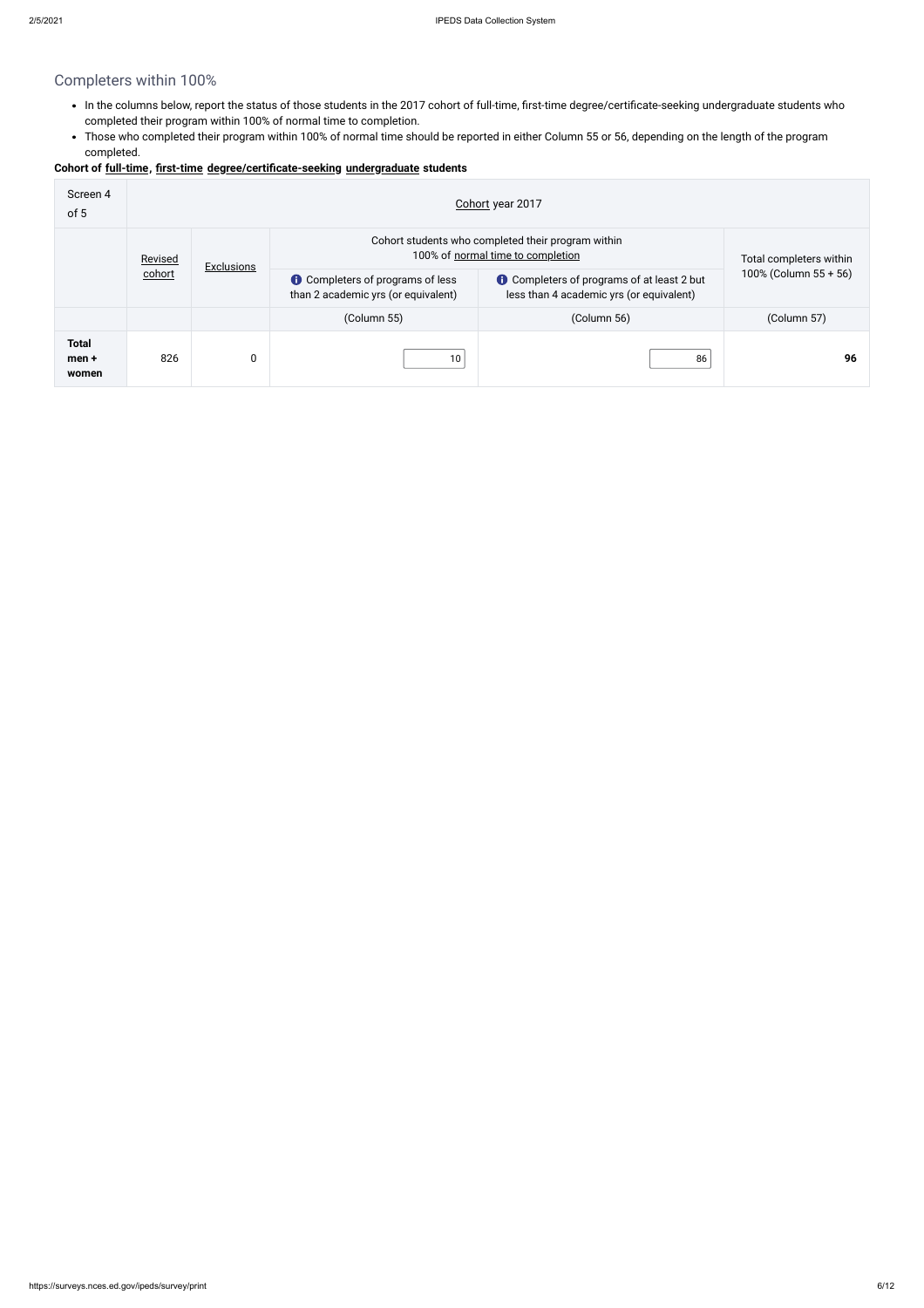# Pell recipients and recipients of a subsidized Direct Loan who did not receive a Pell Grant

## **For each subcohort, report the number of students in the cohort, total exclusions for the cohort, and the number of students that completed a certificate or degree within 150% of normal time to completion.**

- Recipients of a Pell Grant and Recipients of a Direct Subsidized Loan that did not receive a Pell Grant are **mutually exclusive**, that is, if a student is in one cohort, they cannot be in the other cohort.
	- The total of these 2 subcohorts must be less than the full-time, first-time, degree/certificate-seeking cohort

### **Cohort of [full-time](javascript:openglossary(259)), [first-time](javascript:openglossary(241)) [degree/certificate-seeking](javascript:openglossary(171)) [undergraduate](javascript:openglossary(677)) students**

| Screen 5 of 5                                                                                      |                                 | Cohort year 2017 |                                                                                               |
|----------------------------------------------------------------------------------------------------|---------------------------------|------------------|-----------------------------------------------------------------------------------------------|
|                                                                                                    | Number of students in<br>cohort | Total exclusions | Number of students that<br>completed within 150%<br><u>of</u><br>normal time to<br>completion |
|                                                                                                    | (Column 10)                     | (Column 45)      | (Column 29)                                                                                   |
| Full-time, first-time, degree/certificate-seeking cohort                                           | 826                             | 0                | 179                                                                                           |
| Recipients of a Pell Grant (within entering year)                                                  | 328                             |                  | 62                                                                                            |
| Recipients of a Direct Subsidized Loan (Within entering year) that did not<br>receive a Pell Grant | 91                              |                  | 19                                                                                            |
| Did not receive either a Pell Grant or Direct Subsidized Loan (within entering<br>year)            | 407                             | 0                | 98                                                                                            |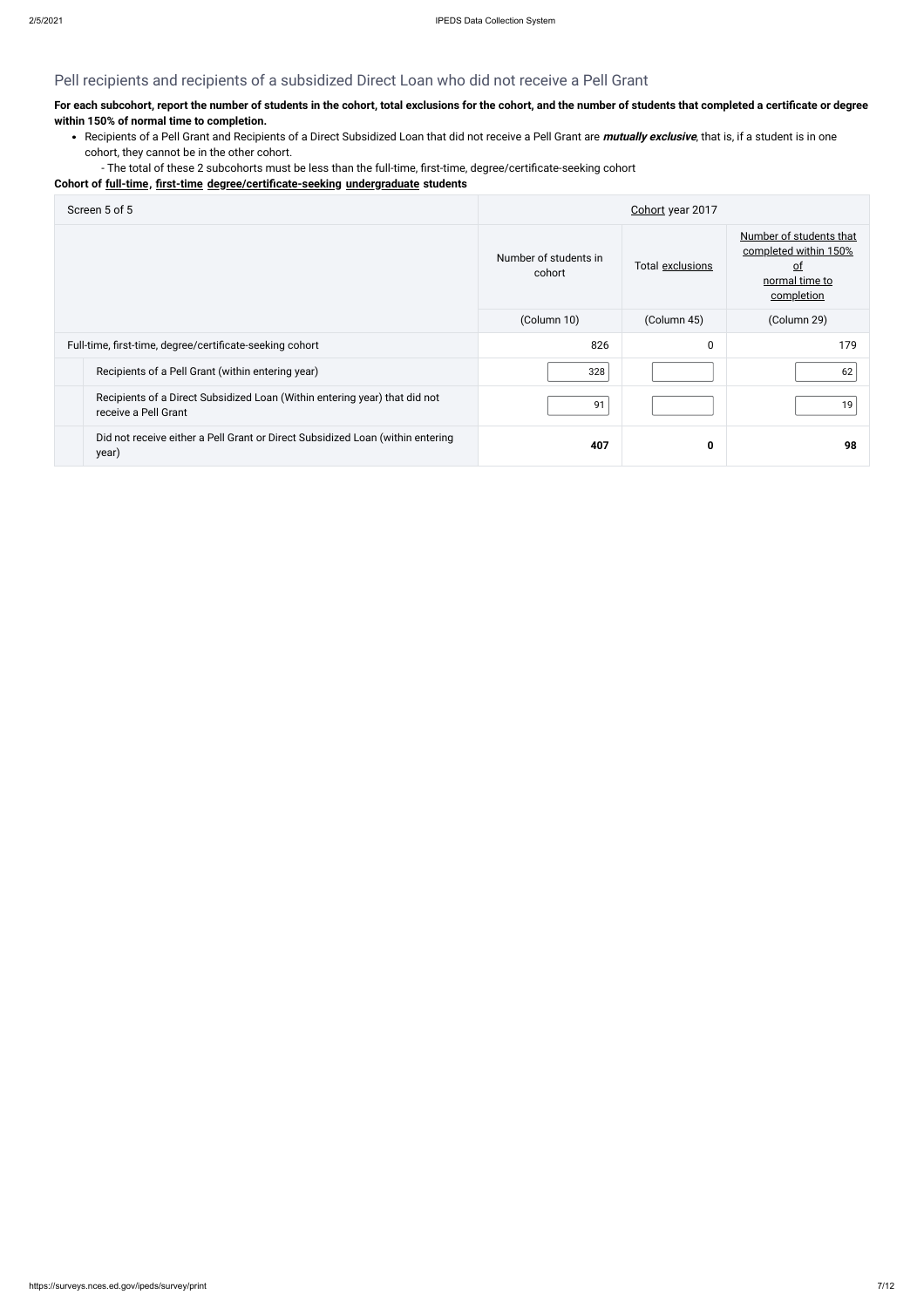$\odot$ 

## Graduation and transfer-out rates

### **Calculation of graduation and transfer-out rates**

| Screen 1 of 2                                          | Cohort year 2017       |                   |  |
|--------------------------------------------------------|------------------------|-------------------|--|
|                                                        | <b>Graduation rate</b> | Transfer-out rate |  |
| Overall Rates (will be displayed on College Navigator) | 22                     | 31                |  |
| Men                                                    | 19                     | 30                |  |
| Women                                                  | 24                     | 32                |  |

You may use the box below to provide additional context for the data you have reported above. Context notes will be posted on the College Navigator website. Therefore, you should write all context notes using proper grammar (e.g., complete sentences with punctuation) and common language that can be easily understood by students and parents (e.g., spell out acronyms).

### **Do you wish to provide additional context notes?**

No Yes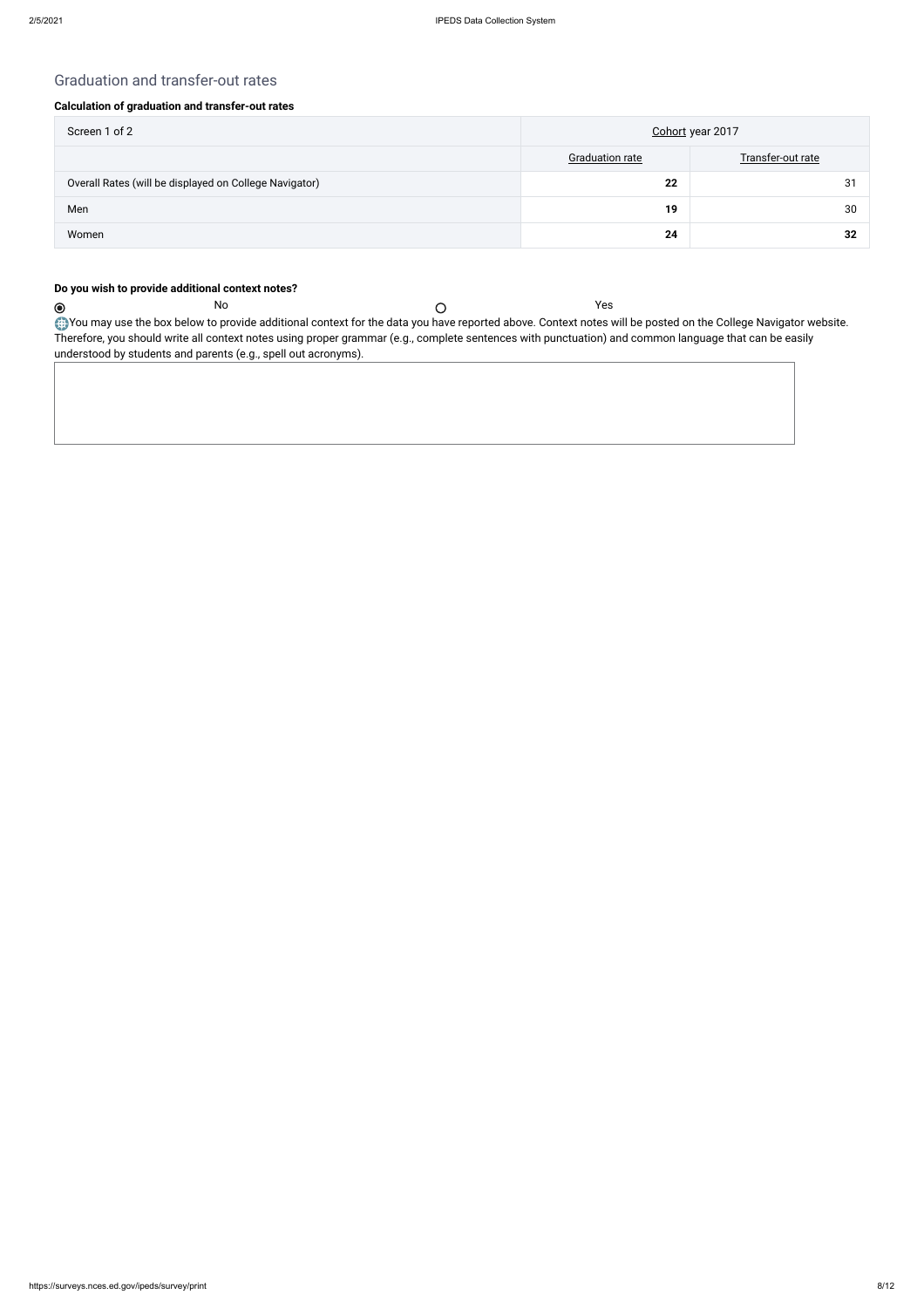# 4-year average rates

## **4-year average rates**

Screen 2 of 2

### **Men**

|                              | 2014 | 2015 | 2016 | 2017 | 4-year Total |
|------------------------------|------|------|------|------|--------------|
| <b>Adjusted cohort</b>       | 381  | 256  | 304  | 399  | 1,340        |
| Total completers within 150% | 70   | 36   | 45   | 76   | 227          |
| Total transfer-out students  | 87   | 61   | 85   | 120  | 353          |

### **Women**

|                              | 2014 | 2015 | 2016 | 2017 | 4-year Total |
|------------------------------|------|------|------|------|--------------|
| Adjusted cohort              | 387  | 229  | 228  | 427  | 1,271        |
| Total completers within 150% | 91   | 29   | 29   | 103  | 252          |
| Total transfer-out students  | 87   | 61   | 69   | 135  | 352          |

### **Total (men and women)**

|                                                                                | 2014 | 2015 | 2016 | 2017 | 4-year Total |  |
|--------------------------------------------------------------------------------|------|------|------|------|--------------|--|
| Adjusted cohort                                                                | 768  | 485  | 532  | 826  | 2,611        |  |
| Total completers within 150%                                                   | 161  | 65   | 74   | 179  | 479          |  |
| Total transfer-out students                                                    | 174  | 122  | 154  | 255  | 705          |  |
|                                                                                |      |      |      |      |              |  |
| 4-year average Student Right-to-Know Completion or Graduation Rate Calculation |      |      |      |      | 18           |  |
| (Total Completers within 150% / Adjusted Cohort)                               |      |      |      |      |              |  |
|                                                                                |      |      |      |      |              |  |
| 4-year average Student Right-to-Know Transfer-out Rate Calculation<br>27       |      |      |      |      |              |  |
| (Total Transfer-out Students / Adjusted Cohort)                                |      |      |      |      |              |  |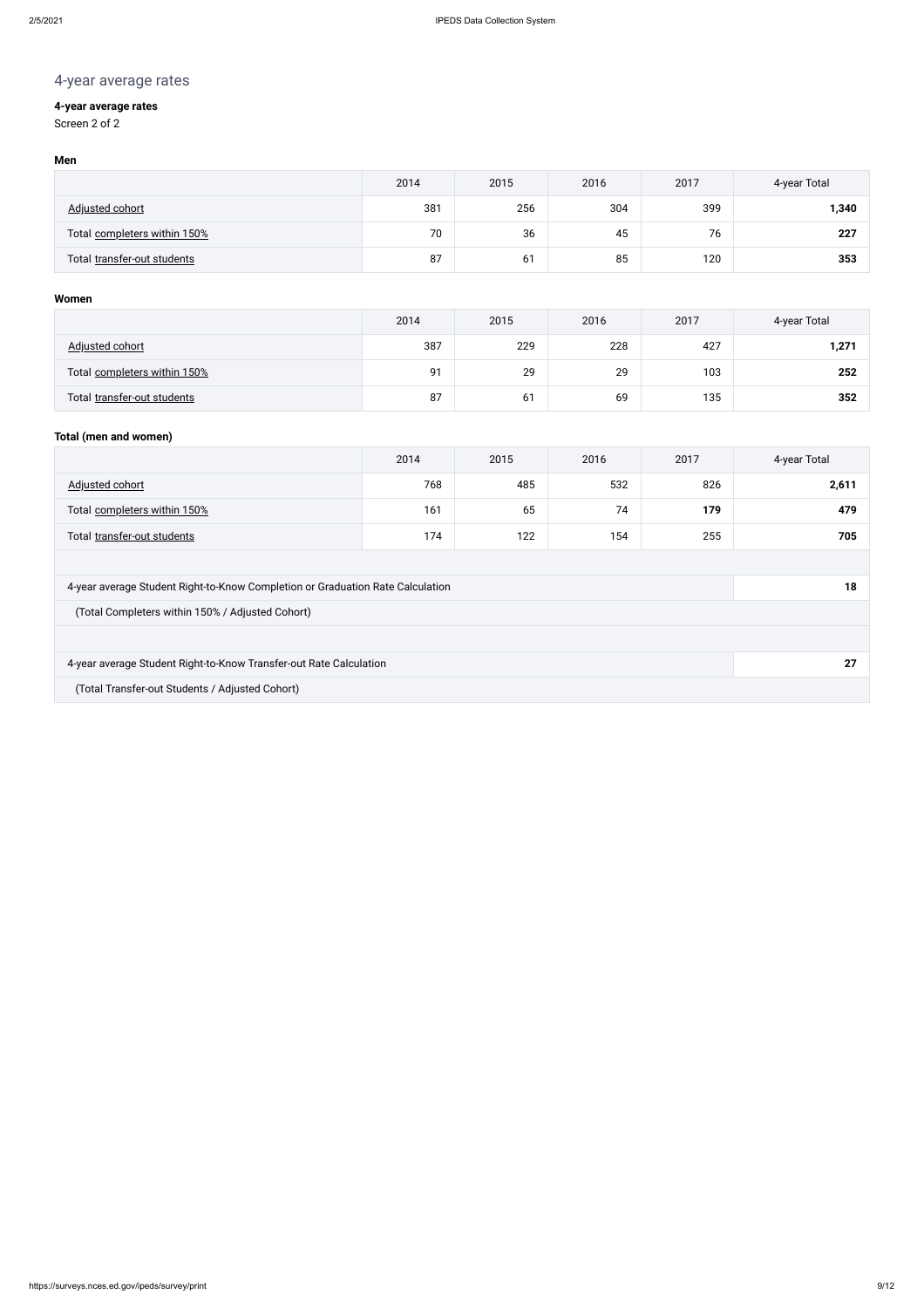# Prepared by

### **Prepared by**

Reporting Reminders:

- The name of the preparer is being collected so that we can follow up with the appropriate person in the event that there are questions concerning the data.
- The Keyholder will be copied on all email correspondence to other preparers.
- The time it took to prepare this component is being collected so that we can continue to improve our estimate of the reporting burden associated with IPEDS.
- Please include in your estimate the time it took for you to review instructions, query and search data sources, complete and review the component, and submit the data through the Data Collection System.
- Thank you for your assistance.

| This survey component was prepared by: |        |                        |        |                                 |   |                   |  |
|----------------------------------------|--------|------------------------|--------|---------------------------------|---|-------------------|--|
| $\bullet$                              |        | Keyholder              |        | <b>SFA Contact</b>              |   | <b>HR Contact</b> |  |
| Э                                      |        | <b>Finance Contact</b> | $\cup$ | <b>Academic Library Contact</b> | ⌒ | Other             |  |
|                                        | Name:  | Andrea Csavajda        |        |                                 |   |                   |  |
|                                        | Email: | andreac@clackamas.edu  |        |                                 |   |                   |  |
|                                        |        |                        |        |                                 |   |                   |  |

| How many staff from your institution only were involved in the data collection and reporting process of this survey component? |                                      |  |  |  |
|--------------------------------------------------------------------------------------------------------------------------------|--------------------------------------|--|--|--|
| 1.00                                                                                                                           | Number of Staff (including yourself) |  |  |  |

How many hours did you and others from your institution only spend on each of the steps below when responding to this survey component? Exclude the hours spent collecting data for state and other reporting purposes.

| Staff member  | <b>Collecting Data Needed</b> | Revising Data to Match<br><b>IPEDS Requirements</b> | <b>Entering Data</b>       | Revising and Locking Data |
|---------------|-------------------------------|-----------------------------------------------------|----------------------------|---------------------------|
| Your office   | 3.00<br>hours                 | 00. ا<br>hours                                      | 1.00 <sub>1</sub><br>hours | hours<br>1.00             |
| Other offices | hours                         | hours                                               | hours                      | hours                     |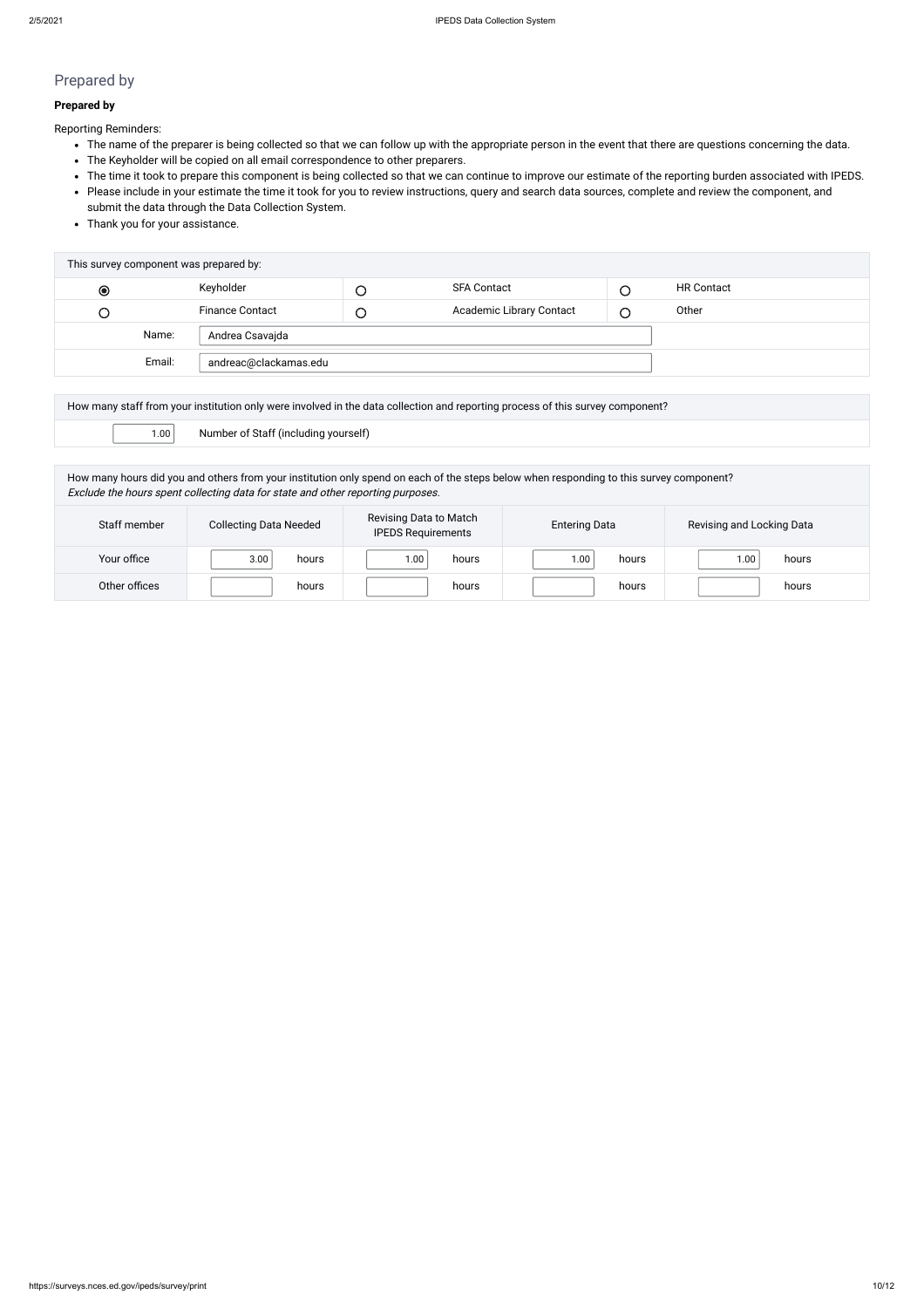### Summary

### **2020 IPEDS Graduation Rate Component Data Summary**

Please review your data for accuracy. If you have questions about the data displayed below after reviewing the data reported on the survey screens, please contact the IPEDS Help Desk at: 1-877-225-2568 or [ipedshelp@rti.org](mailto:ipedshelp@rti.org).

IPEDS collects important information regarding your institution. All data reported in IPEDS survey components become available in the IPEDS Data Center and appear as aggregated data in various Department of Education reports. Additionally, some of the reported data appears specifically for your institution through the College Navigator website and is included in your institution's Data Feedback Report (DFR). The purpose of this summary is to provide you an opportunity to view some of the data that, when accepted through the IPEDS quality control process, will appear on the College Navigator website and/or your DFR. College Navigator is updated approximately three months after the data collection period closes and Data Feedback Reports will be available through the [Data Center](https://nces.ed.gov/ipeds/use-the-data) and sent to your institution's CEO in November 2020.

| <b>Overall Graduation Rate</b>                        |      |
|-------------------------------------------------------|------|
| <b>Graduation Rate</b>                                | 22%  |
| Total number of students in the Adjusted Cohort       | 826. |
| Total number of completers within 150% of normal time | 179  |

| <b>Overall Transfer-out Rate</b>                         |      |
|----------------------------------------------------------|------|
| Transfer-out Rate                                        | 31%  |
| Total number of students in the Adjusted Cohort          | 826. |
| Total number of transfers-out within 150% of normal time | 255  |